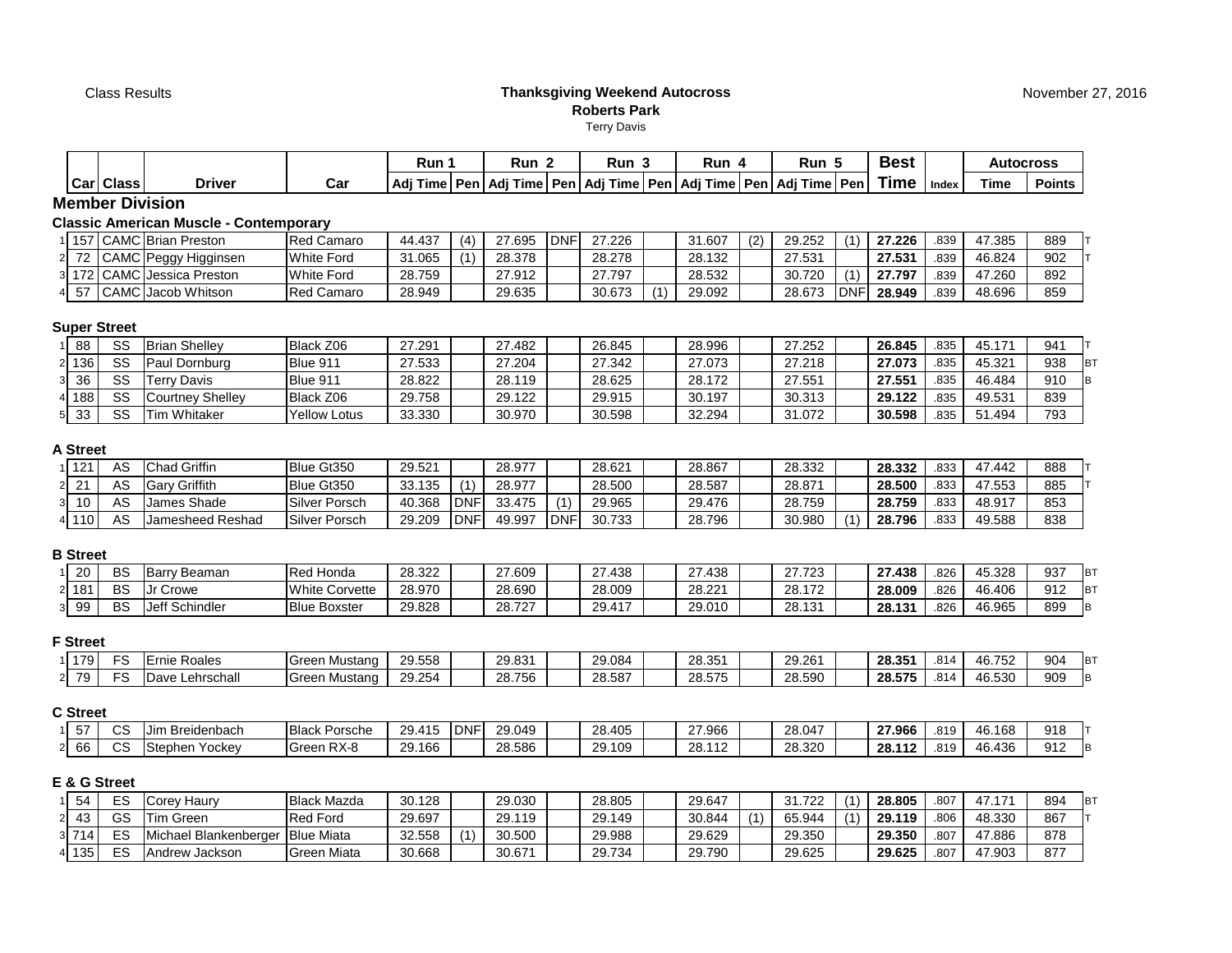## **Thanksgiving Weekend AutocrossRoberts Park**Terry Davis

# **E Street Ladies**

|          | --------------- |                 |                   |        |        |        |        |        |        |      |        |     |  |
|----------|-----------------|-----------------|-------------------|--------|--------|--------|--------|--------|--------|------|--------|-----|--|
| 63       | ESI             | Amanda McCarthy | <b>Pink Miata</b> | 31.142 | 30.507 | 30.444 | 38.006 | 29.909 | 29.909 | .807 | 48.705 | 858 |  |
| 23       | ESL             | Mackenzi Crowe  | <b>Pink Miata</b> | 32.321 | 30.369 | 30.274 | 29.928 | 30.130 | 29.928 | .807 | 48.583 | 861 |  |
| ) Street |                 |                 |                   |        |        |        |        |        |        |      |        |     |  |

#### **D**

| 774<br><u> 11</u> | DS | Wor<br>-<br>Gallagher<br>'uuu | WRX<br><b>Blue</b> | 29.831 | $\overline{A}$ | 27.519 | 27.301 | 26.403 | 52.624 | $\overline{A}$ | 26.403 | 044<br>.o  | 43.554 | 979             |
|-------------------|----|-------------------------------|--------------------|--------|----------------|--------|--------|--------|--------|----------------|--------|------------|--------|-----------------|
| 86                | DS | -<br>Sturgeon<br>Dawn         | White Subaru       | 31.008 |                | 29.819 | 28.787 | 29.198 | 28.156 |                | 28.156 | 044<br>. ب | 46.181 | 917             |
| 186               | DS | IBrent Sturaeon               | White Subaru       | 29.907 |                | 29.152 | 28.910 | 30.327 | 28.923 |                | 28.910 | 044<br>.v  | 46.903 | 90 <sub>1</sub> |

## **H Street**

| 96                          | பெ | Harbour<br>Laura | <b>Red Civic</b>     | 26.924 | 26.943 | 26.695 |                 | 28.733    | $\overline{ }$ | 26.764 | 26.695 | 798 | 42.660              | 1000 |
|-----------------------------|----|------------------|----------------------|--------|--------|--------|-----------------|-----------|----------------|--------|--------|-----|---------------------|------|
| $\overline{ }$<br>ے ا       | ⊔⊂ | Eric<br>Shade    | .<br>Silver<br>Lexus | 39.104 | 35.242 | 33.837 |                 | $33.44^*$ |                | 32.490 | 32.490 | 798 | 52.929              | 759  |
| $\overline{A}$<br>اک<br>ॱ∣∠ | ப  | Evan<br>Shade    | Silver<br>Lexus      | 43.895 | 35.789 | 38.385 | $\overline{14}$ | 35.464    |                | 33.286 | 33.286 | 798 | 55 122<br>- 33. IZZ | 750  |

# **Street Touring Sport**

| 9 <sup>1</sup> | $\sim$ $\sim$ $\sim$ | Harbour<br>lusi          | Red Mazda                | 27.256<br>ں بے. | 26.943 | 26.379 | 26.627 | 26.662              | 26.379 | .832 | 101<br>- 10 | 966             |
|----------------|----------------------|--------------------------|--------------------------|-----------------|--------|--------|--------|---------------------|--------|------|-------------|-----------------|
| $\sim$         |                      | مردا<br>Burkhart<br>הוסי | White<br>$\sim$<br>Mazda | 28.888          | 28.873 | 28.808 | 28.647 | 28749<br>20.1<br>᠇┙ | 28.647 | .832 | .803        | 87 <sup>c</sup> |

### **C & E Street Prepared**

| 305 | <b>FOR</b><br>⊏న⊬     | Joe<br>Mackev                   | .<br><b>Red</b><br>rans<br>Am | 28.568          | 28.464                        | 28.455<br>$1 - r$ | 29.289              | 28.597 | 28.455 | .852 | 48.608                      | 861 |
|-----|-----------------------|---------------------------------|-------------------------------|-----------------|-------------------------------|-------------------|---------------------|--------|--------|------|-----------------------------|-----|
| 89  | $\sim$ $\sim$<br>⊣ت ب | .<br>- -<br>ael Buente<br>IVII( | <b>Black Saab</b>             | 32.243<br>،ے.ےں | 412<br>$\sim$<br>، ے ب<br>᠂╹┻ | 00000<br>32.660   | .792<br>$\sim$<br>. | 31.463 | 31.463 | .867 | n ann<br><u>r</u><br>JJ.ZJ. | 750 |

### **Street Modified**

| 882               | <b>SM</b> | Shawn Lansdale       | White Mazda       | 29.654 | 28.581 | 28.360 | 28.482 | 30.633 | $\overline{ }$ | 28.360 | .870 | 49.453 | 841 |
|-------------------|-----------|----------------------|-------------------|--------|--------|--------|--------|--------|----------------|--------|------|--------|-----|
| $4 - 7$<br>$\sim$ | <b>SM</b> | <b>Pau</b><br>Bouras | <b>Blue Mazda</b> | 29.352 | 28.752 | 30.011 | 28.704 | 29.050 |                | 28.704 | .870 | 49.987 | 828 |
|                   |           |                      |                   |        |        |        |        |        |                |        |      |        |     |

# **E Modified**

| --<br>28.519<br>763<br>31.401<br>28.519<br>$F^{\alpha}$ $\rightarrow$<br>29.189<br>$\sim$ 0.0 $^{\circ}$<br>Λ∩<br>28.842<br><b>Black Mazda</b><br>.920<br>Chris<br>$\overline{A}$<br>$\overline{14}$<br>: Jenser<br>-299<br>1น.<br>34.35<br>52.11<br>$-11$<br>т., |
|-------------------------------------------------------------------------------------------------------------------------------------------------------------------------------------------------------------------------------------------------------------------|
|-------------------------------------------------------------------------------------------------------------------------------------------------------------------------------------------------------------------------------------------------------------------|

# **Weekend Member Division**

|                 |                |       | Weekend Member Division |                     |        |     |        |     |        |            |            |            |        |      | <b>Indexed Time</b> |
|-----------------|----------------|-------|-------------------------|---------------------|--------|-----|--------|-----|--------|------------|------------|------------|--------|------|---------------------|
|                 |                |       | <b>WSS Brent Brooks</b> | <b>Red Porsche</b>  | 28.454 |     | 27.624 |     | 26.906 | <b>DNS</b> |            | <b>DNS</b> | 26.906 | .835 | 22.467              |
| 2 <sup>1</sup>  | $\overline{2}$ |       | WGS Colin Hosan         | <b>White Ford</b>   | 31.900 |     | 29.054 |     | 28.461 | 28.076     |            | 28.259     | 28.076 | .806 | 22.629              |
| 3 <sup>1</sup>  | 11             |       | WHS Daniel Layman       | <b>Black Ford</b>   | 30.549 |     | 30.498 |     | 30.573 | 30.195     |            | 29.544     | 29.544 | .798 | 23.576              |
| 4 <sup>1</sup>  | 13             | WCS I | Jon Foster              | Silver 350Z         | 32.154 |     | 29.532 |     | 29.204 | 30.763     | <b>DNF</b> | 29.839     | 29.204 | .819 | 23.918              |
| 51              | 70             | WAS I | <b>John Crowder</b>     | <b>Gray Nissan</b>  | 34.685 | (2) | 29.869 |     | 29.273 | 29.068     |            | 28.911     | 28.911 | .833 | 24.083              |
| 61              | 94             |       | WSTX John Paulson       | Silver VW GTI       | 32.082 |     | 29.998 |     | 29,209 | 28.912     |            | 29.216     | 28.912 | .836 | 24.170              |
|                 | 15             |       | WSTR Derek Walker       | <b>Blue Mazda</b>   | 38.752 |     | 30.481 |     | 29.197 | 29.394     |            | 28.805     | 28.805 | .841 | 24.225              |
| 8               | 17             | WFS.  | Lauren Schweizer        | <b>Blue Genesis</b> | 30.082 |     | 30.503 |     | 30.820 | 32.549     |            | 33.050     | 30.082 | .814 | 24.487              |
|                 | 9 73           |       | <b>WCAC</b> Brian Dixon | <b>Blue Pontiac</b> | 29.614 |     | 29.821 |     | 29.264 | <b>DNS</b> |            | <b>DNS</b> | 29.264 | .839 | 24.552              |
| 10 <sup>1</sup> |                | WFS   | Jesse Schofield         | <b>Blue Genesis</b> | 38.784 |     | 37.317 |     | 35.251 | 32.624     |            | 30.199     | 30.199 | .814 | 24.582              |
| 11              |                |       | WSTX Jason Culligan     | Red Mazda           | 31.087 |     | 51.289 | (4) | 29.613 | 30.096     |            | 30.162     | 29.613 | .836 | 24.756              |